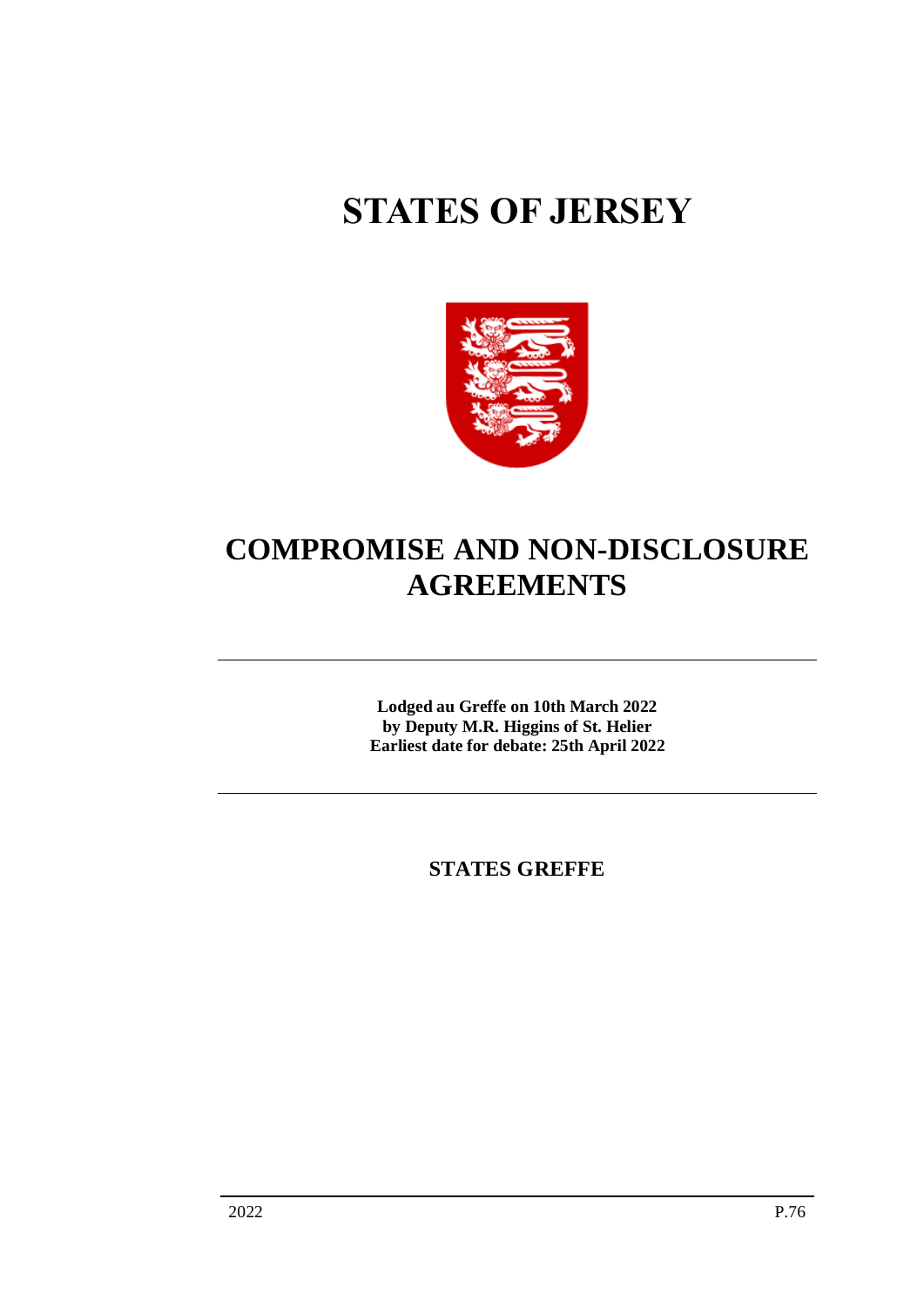### **PROPOSITION**

#### **THE STATES are asked to decide whether they are of opinion** −

to request the Council of Ministers to issue the necessary law-drafting instruction in order that legislation may be brought forward that  $-$ 

- (a) prohibits the States Employment Board or any other body controlled or funded by the Government of Jersey from –
	- (i) entering into compromise agreements with anyone employed by them under a contract of employment or a contract of service unless the agreement is reviewed and signed off by the Comptroller and Auditor General; and
	- (ii) entering into non-disclosure agreements with anyone employed by them under a contract of employment or contract of service unless the agreement is reviewed and signed off by the Comptroller and Auditor General; and
- (b) gives the Comptroller and Auditor General the legal powers to review all such agreements and the events and circumstances leading to the agreements and to sign them off as being in the public interest or to refer them to the States Assembly if they are not; and
- (c) prohibits the use of compromise agreements or non-disclosure agreements which are not in the public interest including, but is not limited, any such agreements designed to hide crime, bullying, sexual harassment, inefficiency, incompetence, waste, to save the States, politicians and/or civil servants from embarrassment or to protect the Island's reputation.

DEPUTY M.R. HIGGINS OF ST. HELIER